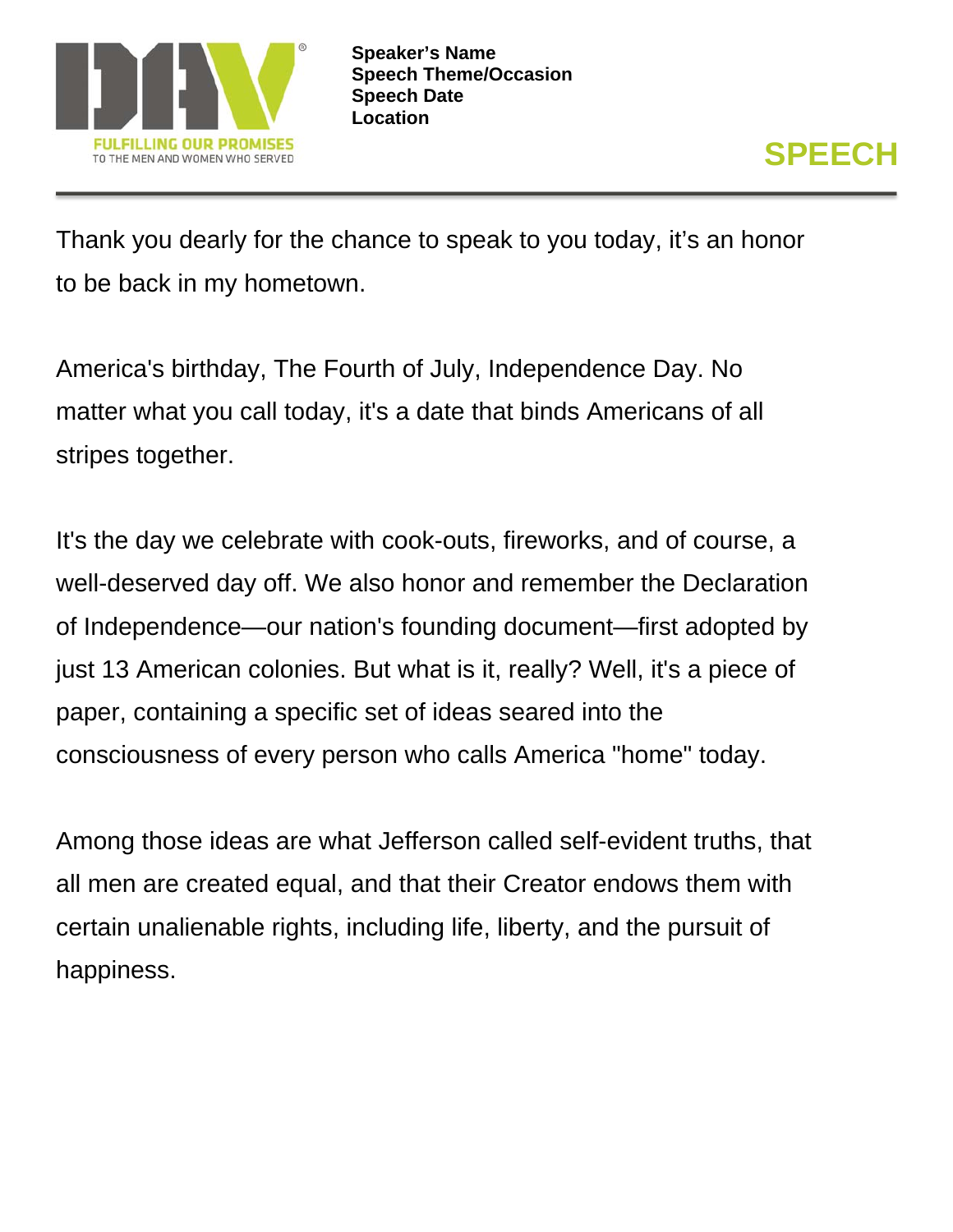More than a full year before delegates of the Second Continental Congress put their names on that essential piece of paper, they formed a unified Army to fight the tyranny of Great Britain.

Its commander, of course, was a general by the name of George Washington.

Just five short months later, in Philadelphia, the same Congress established the first two battalions of Marines.

Without the brave not-quite-yet-Americans fighting on behalf of a nation whose Declaration was still a year away, the words Jefferson famously wrote would ring hollow. Without the assurance that blood would be shed in her defense, America very well may have remained lifeless as the sheet of paper carrying her birth.

Washington received word about the document in a letter dated July 6th, 1776. In it, John Hancock, President of the Continental Congress, explained that Congress had wrestled with the very notion of independence. He wrote that Americans would have to control "Both Causes and Events to bring about his own determination," a sentiment which Washington shared.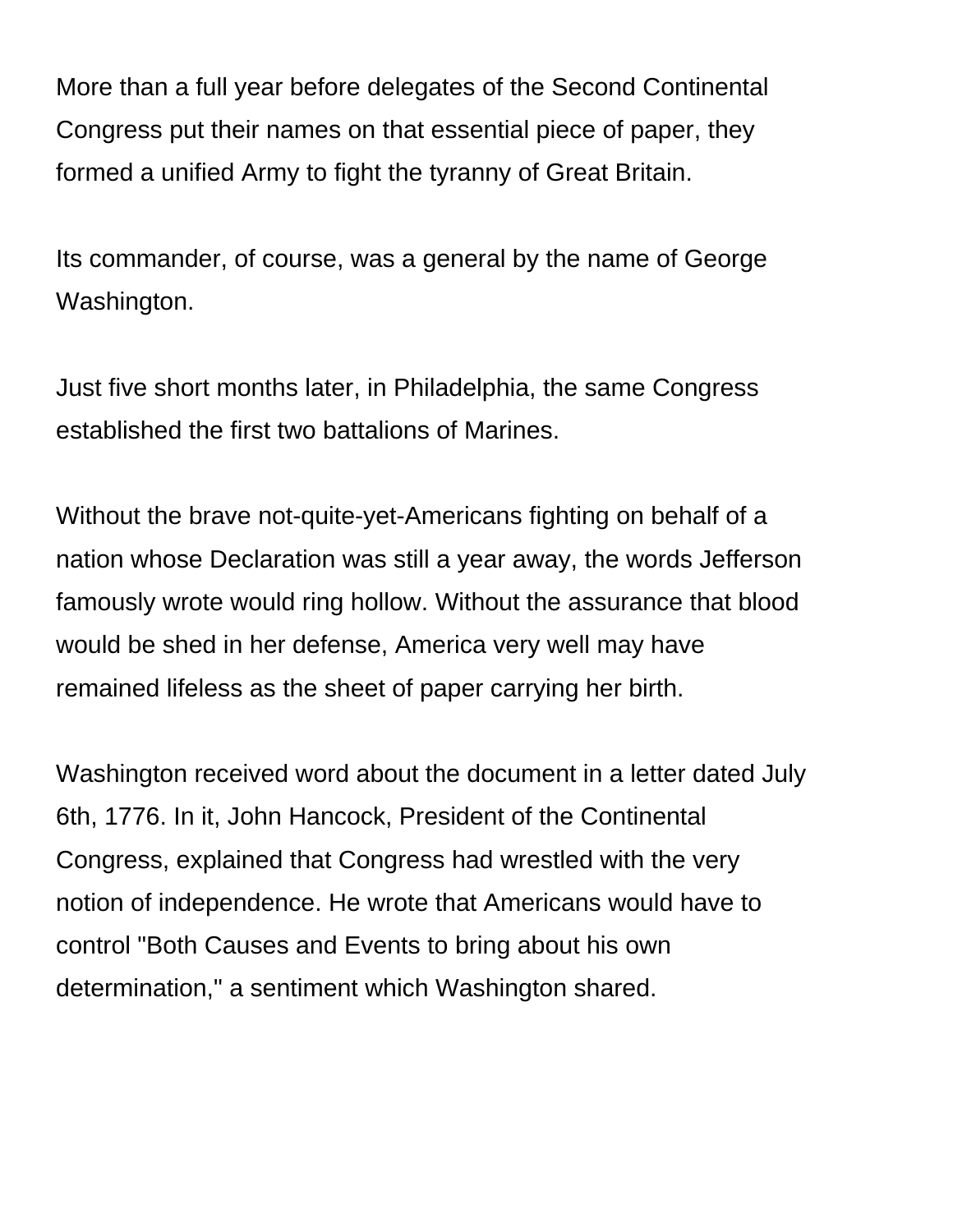For the troops serving in Washington's largely untrained Army, a declaration of independence meant that they would be fighting not for the defense of their colonies, but for the birth of a new nation, for a new way of life where they-- and only they--would control its direction.

The words were so moving, so emotionally charged, that a statue of King George III in New York City was melted down for bullets needed to defend the new nation that laid beyond.

The Declaration of Independence is also an aspiration. It was—and remains—a goal, just as the Constitution seeks to form A More Perfect Union. The Declaration summarizes and eloquently explains out why our founding fathers would not only seek but demand independence from the Crown in London.

Having stated the reasons, of "a long train of abuses" it closes with "these United Colonies are, and of Right ought to be Free and Independent States…Absolved from all Allegiance to Britain." This marked the beginning of the end of the chord that tied the Colonies to a tyrant.

What guarantees goals such as these? For one, the promise, of Colonial—now American—faces will meet British ones on the field of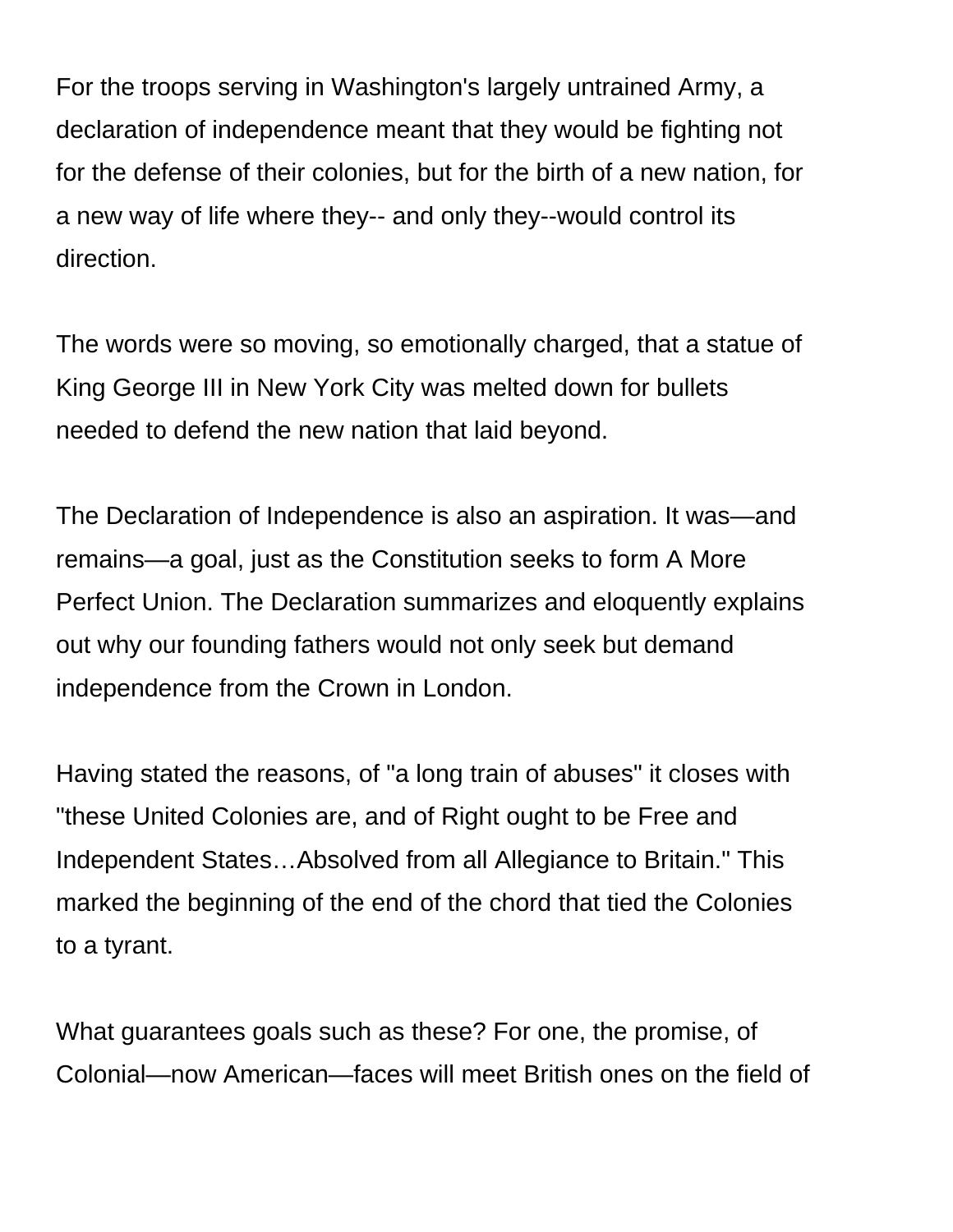battle, willing to die for their own freedom, and the freedom of their families, their neighbors, and for future generations of Americans, whom they never had the chance to meet.

The same persistence was shown just 36 years after America was declared independent when they again took on the greatest naval power the world has ever known, Great Britain, in the War of 1812.

It was on display later when the country was tearing itself apart, during the civil war. And in the trenches of Europe, on the shores of Utah Beach, on islands of the Pacific. In the hills of Korea, and the jungles of Vietnam.

And it's ongoing today, in Afghanistan, Syria and Iraq.

The spirit of freedom will prevail wherever tyranny is met, through American Soldiers, Sailors, Airmen, Marines, and yes, even Coasties, willing to stand up and face freedom's enemy.

I'll leave you with General George Washington's fitting words inscribed at the American Veterans Disabled for Life Memorial in Washington, D.C: